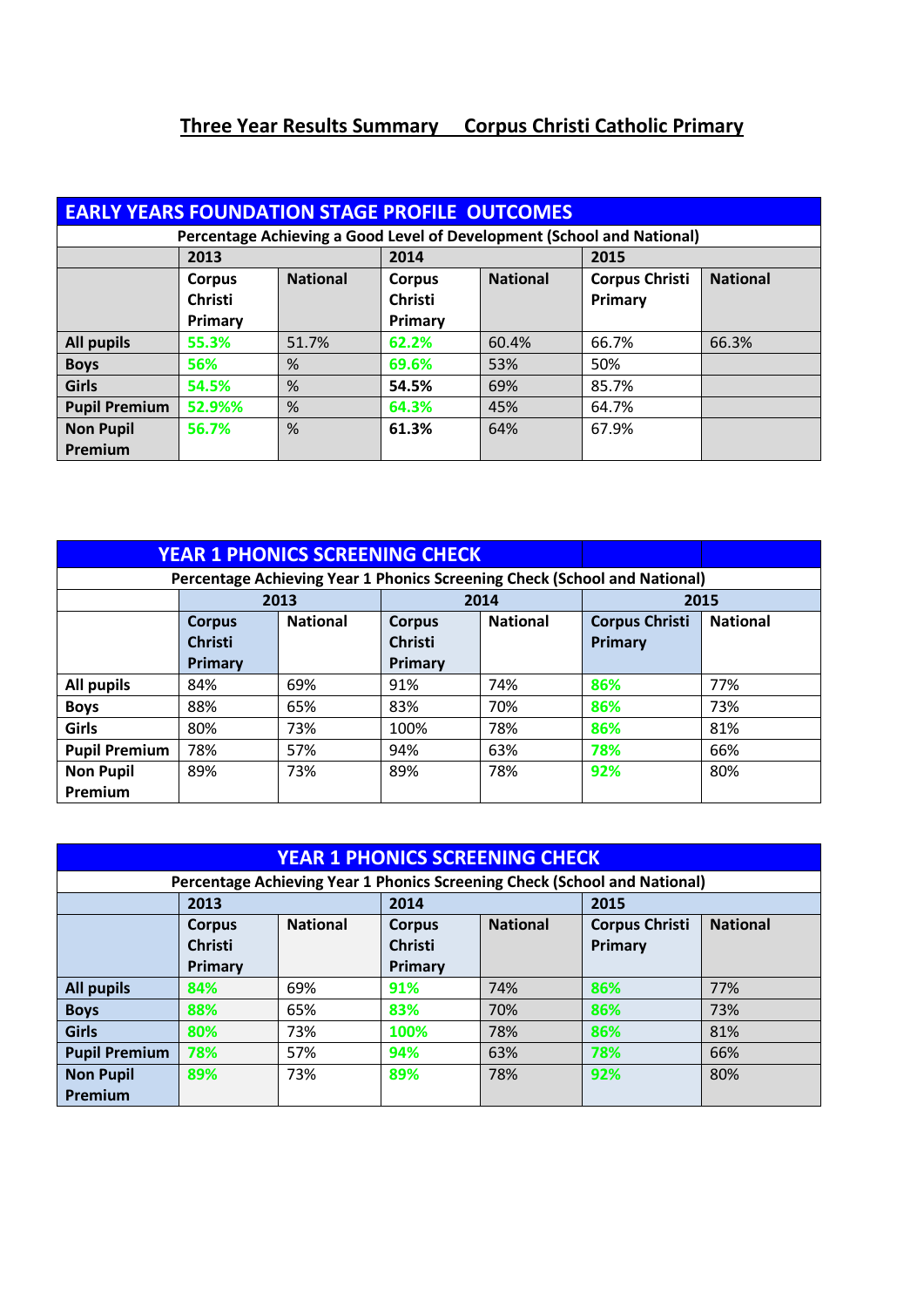|                                              |                |                 | <b>Key Stage 1 Assessments</b>                |                 |                |                 |  |  |
|----------------------------------------------|----------------|-----------------|-----------------------------------------------|-----------------|----------------|-----------------|--|--|
| Percentage at Level 2+ (School and National) |                |                 |                                               |                 |                |                 |  |  |
|                                              | 2013           |                 | 2014                                          |                 | 2015           |                 |  |  |
|                                              | <b>Corpus</b>  | <b>National</b> | <b>Corpus</b>                                 | <b>National</b> | <b>Corpus</b>  | <b>National</b> |  |  |
|                                              | <b>Christi</b> |                 | <b>Christi</b>                                |                 | <b>Christi</b> |                 |  |  |
|                                              | Primary        |                 | Primary                                       |                 | Primary        |                 |  |  |
| <b>Reading</b>                               | 89%            | 89%             | 95%                                           | 90%             | 93%            | 90%             |  |  |
| <b>Writing</b>                               | 89%            | 85%             | 89%                                           | 86%             | 93%            | 88%             |  |  |
| <b>Maths</b>                                 | 89%            | 91%             | 95%                                           | 92%             | 93%            | 93%             |  |  |
|                                              |                |                 | Percentage at Level 2b+ (School and National) |                 |                |                 |  |  |
|                                              | 2013           |                 | 2014                                          |                 | 2015           |                 |  |  |
|                                              | <b>Corpus</b>  | <b>National</b> | <b>Corpus</b>                                 | <b>National</b> | <b>Corpus</b>  | <b>National</b> |  |  |
|                                              | <b>Christi</b> |                 | <b>Christi</b>                                |                 | Christi        |                 |  |  |
|                                              | Primary        |                 | Primary                                       |                 | Primary        |                 |  |  |
| <b>Reading</b>                               | 85%            | 79%             | 89%                                           | 81%             | 90%            | 82%             |  |  |
| <b>Writing</b>                               | 74%            | 67%             | 77%                                           | 70%             | 81%            | 72%             |  |  |
| <b>Maths</b>                                 | 83%            | 78%             | 86%                                           | 80%             | 83%            | 82%             |  |  |
|                                              |                |                 |                                               |                 |                |                 |  |  |
|                                              |                |                 | Percentage at Level 2a+ (School and National) |                 |                |                 |  |  |
|                                              | 2013           |                 | 2014                                          |                 | 2015           |                 |  |  |
|                                              | <b>Corpus</b>  | <b>National</b> | <b>Corpus</b>                                 | <b>National</b> | <b>Corpus</b>  | <b>National</b> |  |  |
|                                              | <b>Christi</b> |                 | <b>Christi</b>                                |                 | <b>Christi</b> |                 |  |  |
|                                              | Primary        |                 | Primary                                       |                 | Primary        |                 |  |  |
| <b>Reading</b>                               | 68%            | 55%             | 64%                                           | 57%             | 71%            | 59%             |  |  |
| <b>Writing</b>                               | 36%            | 37%             | 30%                                           | 39%             | 50%            | 41%             |  |  |
| <b>Maths</b>                                 | 58%            | 51%             | 54%                                           | 53%             | 74%            | 55%             |  |  |
|                                              |                |                 | Percentage at Level 3+ (School and National)  |                 |                |                 |  |  |
|                                              | 2013           |                 | 2014                                          |                 | 2015           |                 |  |  |
|                                              | <b>Corpus</b>  | <b>National</b> | <b>Corpus</b>                                 | <b>National</b> | <b>Corpus</b>  | <b>National</b> |  |  |
|                                              | <b>Christi</b> |                 | <b>Christi</b>                                |                 | Christi        |                 |  |  |
|                                              | Primary        |                 | Primary                                       |                 | Primary        |                 |  |  |
| <b>Reading</b>                               | 23%            | 29%             | 16%                                           | 31%             | 31%            | 32%             |  |  |
| <b>Writing</b>                               | 2%             | 15%             | 0%                                            | 16%             | 12%            | 18%             |  |  |
| <b>Maths</b>                                 | 23%            | 23%             | 16%                                           | 24%             | 29%            | 26%             |  |  |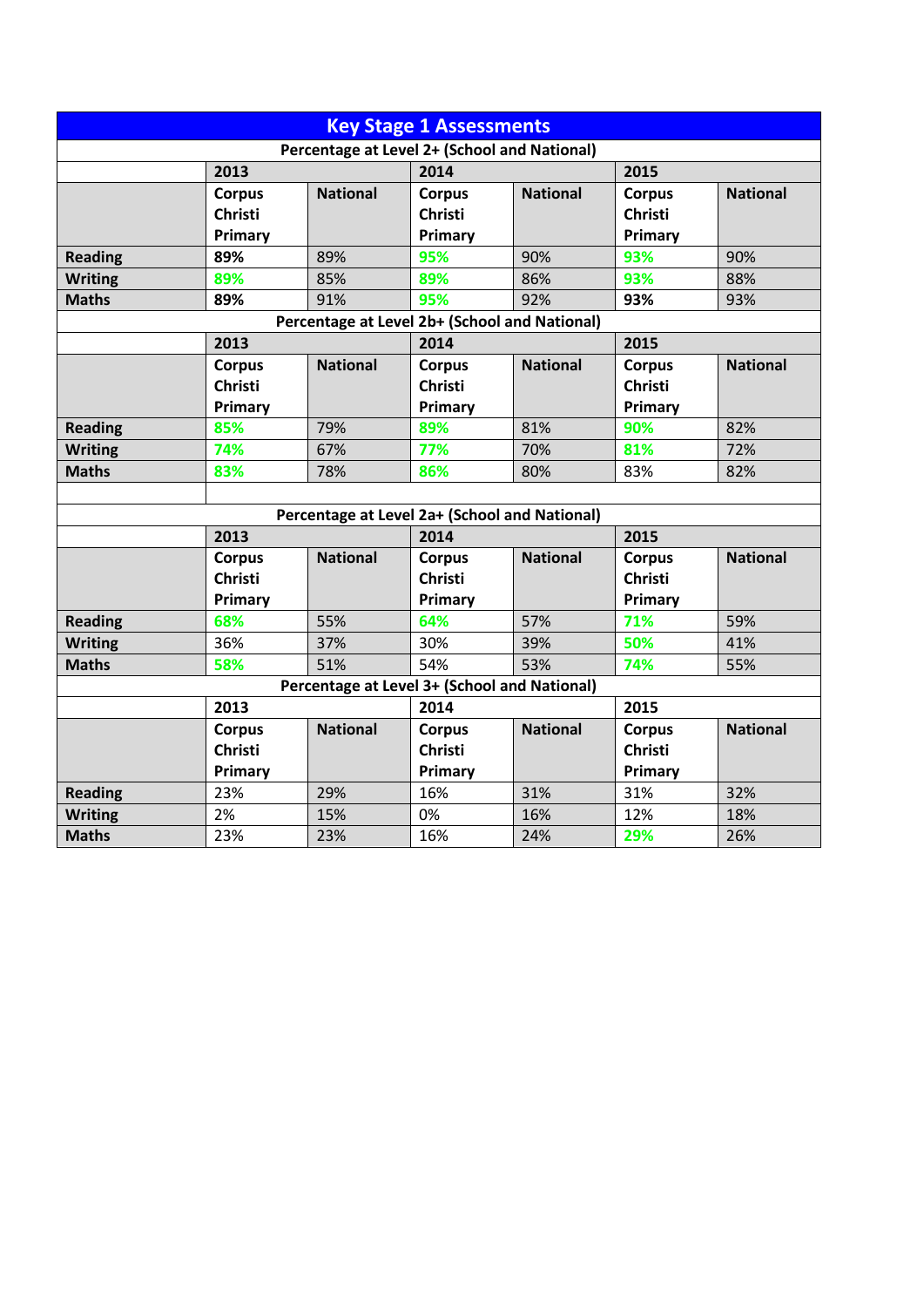| <b>Key Stage 2 Test Results and Teacher Assessments</b> |                    |                 |                                                      |                 |                                 |                 |  |  |
|---------------------------------------------------------|--------------------|-----------------|------------------------------------------------------|-----------------|---------------------------------|-----------------|--|--|
| Percentage at Level 4+ (School and National)            |                    |                 |                                                      |                 |                                 |                 |  |  |
|                                                         | 2013               |                 | 2014                                                 |                 | 2015                            |                 |  |  |
|                                                         | <b>Corpus</b>      | <b>National</b> | <b>Corpus</b>                                        | <b>National</b> | <b>Corpus</b>                   | <b>National</b> |  |  |
|                                                         | <b>Christi</b>     |                 | <b>Christi</b>                                       |                 | <b>Christi</b>                  |                 |  |  |
|                                                         | Primary            |                 | Primary                                              |                 | Primary                         |                 |  |  |
| <b>Maths</b>                                            | 100%               | 85%             | 96%                                                  | 86%             | 98%                             | 87%             |  |  |
| <b>Reading</b>                                          | 79%                | 86%             | 98%                                                  | 89%             | 98%                             | 89%             |  |  |
| <b>Writing (TA)</b>                                     | 96%                | 83%             | 94%                                                  | 85%             | 93%                             | 87%             |  |  |
| <b>Combined</b>                                         | 77%                | 75%             | 94%                                                  | 79%             | 93%                             | 80%             |  |  |
| <b>Grammar, Spelling</b>                                | 81%                | 74%             | 92%                                                  | 76%             | 96%                             | 80%             |  |  |
| and Punctuation                                         |                    |                 |                                                      |                 |                                 |                 |  |  |
|                                                         |                    |                 | Percentage at Level 4b+ (School and National)        |                 |                                 |                 |  |  |
|                                                         | 2013               |                 | 2014                                                 |                 | 2015                            |                 |  |  |
|                                                         | <b>Corpus</b>      | <b>National</b> | <b>Corpus</b>                                        | <b>National</b> | <b>Corpus</b>                   | <b>National</b> |  |  |
|                                                         | <b>Christi</b>     |                 | <b>Christi</b>                                       |                 | <b>Christi</b>                  |                 |  |  |
|                                                         | Primary            |                 | Primary                                              |                 | Primary                         |                 |  |  |
| <b>Maths</b>                                            | 90%                | 73%             | 80%                                                  | 76%             | 98%                             | 77%             |  |  |
| <b>Reading</b>                                          | 69%                | 75%             | 92%                                                  | 78%             | 96%                             | 80%             |  |  |
| <b>Writing</b>                                          | 96% (L4)           | 83% (L4)        | 94% (L4)                                             | 85% (L4)        | 93% (L4)                        | 87% (L4)        |  |  |
| <b>Combined</b>                                         | 77%                | 75%             | 94%                                                  | 79%             | 93%                             | 80%             |  |  |
| <b>Grammar, Spelling</b>                                | 67%                | 65%             | 84%                                                  | 68%             | 93%                             | 73%             |  |  |
| and Punctuation                                         |                    |                 |                                                      |                 |                                 |                 |  |  |
|                                                         |                    |                 | Percentage at Level 5+ (School and National)         |                 |                                 |                 |  |  |
|                                                         | 2013               |                 | 2014                                                 |                 | 2015                            |                 |  |  |
|                                                         | <b>Corpus</b>      | <b>National</b> | <b>Corpus</b>                                        | <b>National</b> | <b>Corpus</b>                   | <b>National</b> |  |  |
|                                                         | <b>Christi</b>     |                 | <b>Christi</b>                                       |                 | Christi                         |                 |  |  |
|                                                         | Primary            |                 | Primary                                              |                 | Primary                         |                 |  |  |
| <b>Maths</b>                                            | 48%                | 41%             | 51%                                                  | 42%             | 70%                             | 41%             |  |  |
| <b>Reading</b>                                          | 42%                | 44%             | 53%                                                  | 49%             | 61%                             | 48%             |  |  |
| <b>Writing (TA)</b>                                     | 46%                | 30%             | 31%                                                  | 33%             | 35%                             | 36%             |  |  |
| <b>Combined</b>                                         | 29%                | 21%             | 31%                                                  | 24%             | 33%                             | 24%             |  |  |
| <b>Grammar, Spelling</b>                                | 48%                | 47%             | 71%                                                  | 52%             | 87%                             | 55%             |  |  |
| and Punctuation                                         |                    |                 |                                                      |                 |                                 |                 |  |  |
|                                                         |                    |                 | Percentage at Level 6+ (School and National)<br>2014 |                 |                                 |                 |  |  |
|                                                         | 2013               |                 |                                                      |                 | 2015                            |                 |  |  |
|                                                         | <b>Corpus</b>      | <b>National</b> | <b>Corpus</b>                                        | <b>National</b> | <b>Corpus</b><br><b>Christi</b> | <b>National</b> |  |  |
|                                                         | Christi<br>Primary |                 | Christi<br>Primary                                   |                 | Primary                         |                 |  |  |
| <b>Maths</b>                                            | 8%                 | 6%              | 14%                                                  | 9%              | 13%                             | 9%              |  |  |
|                                                         | 2%                 | 0%              | 0%                                                   | 0%              | 0%                              | 0%              |  |  |
| <b>Reading</b><br><b>Writing (TA)</b>                   | 2%                 | 2%              | 2%                                                   | 2%              | 0%                              | 2%              |  |  |
|                                                         |                    |                 |                                                      |                 |                                 |                 |  |  |
| <b>Grammar, Spelling</b><br>and Punctuation             | 2%                 | 2%              | 4%                                                   | 4%              | 13%                             | 4%              |  |  |